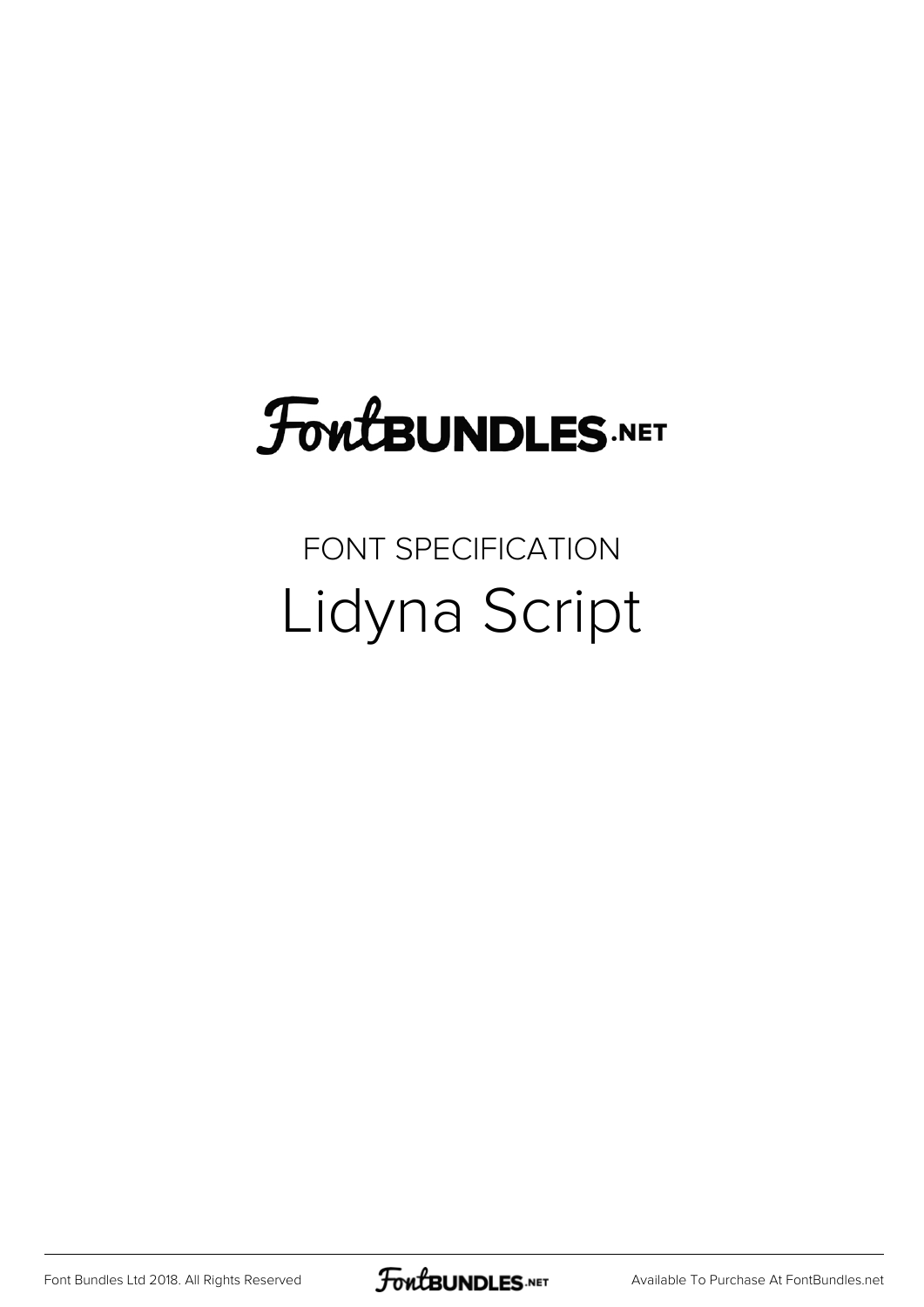

**Uppercase Characters** 

## ABCDEF9HJJKLMNOPQRS  $\mathbf{J}\mathcal{U}\mathcal{V}\mathcal{U}\mathbf{X}\mathbf{Y}\mathbf{Z}$

Lowercase Characters

abcdefghijklmnapgrztuvw  $xyz$ 

**Numbers** 

## 0123456789

**Punctuation and Symbols** 



All Other Glyphs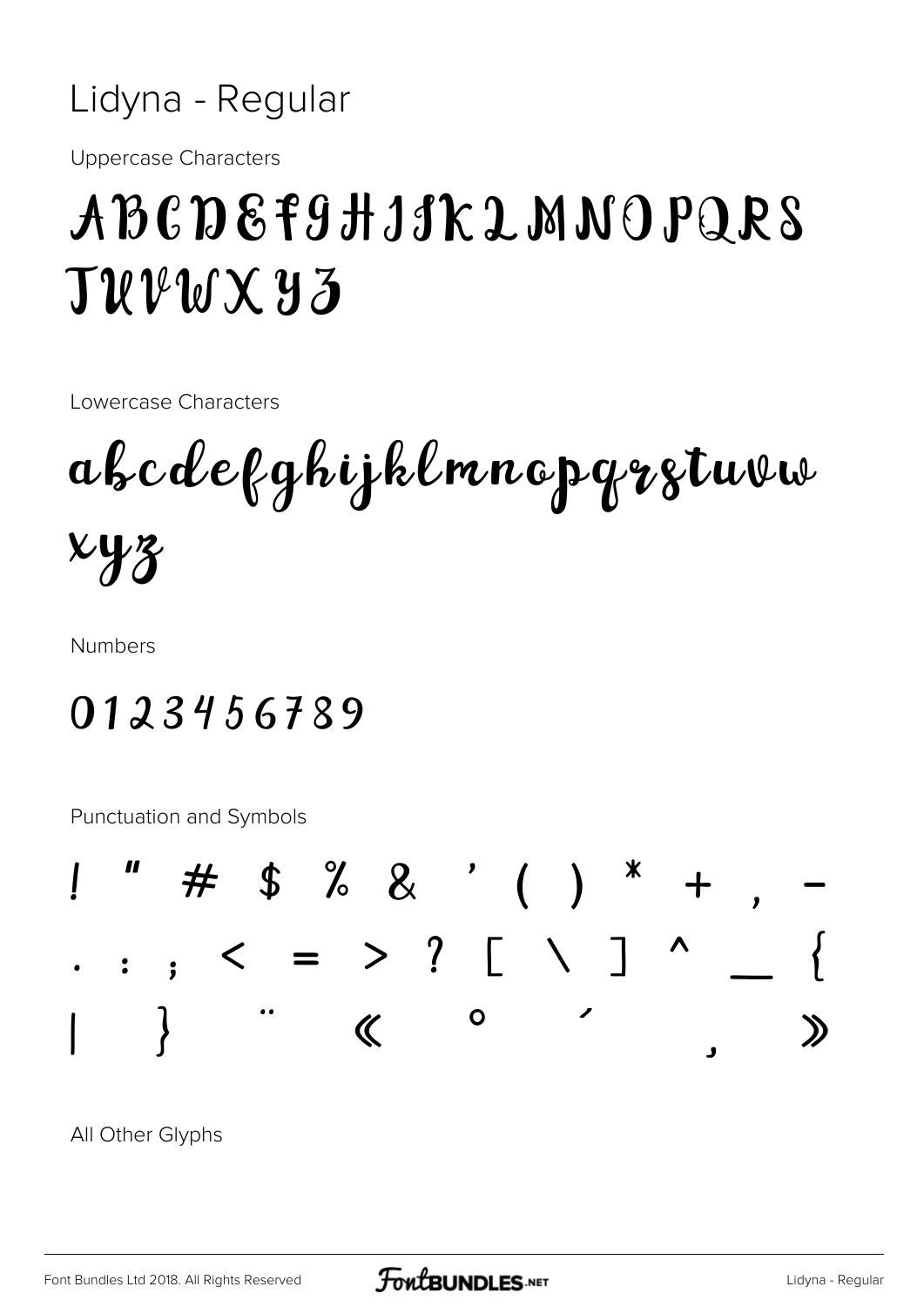| $\begin{array}{ccccccccccccccccc} \dot{A} & \dot{A} & \dot{A} & \dot{A} & \dot{A} & \dot{B} & \dot{B} & \dot{A} & \dot{A} & \dot{B} & \dot{B} & \dot{B} & \dot{B} & \dot{B} & \dot{B} & \dot{B} & \dot{B} & \dot{B} & \dot{B} & \dot{B} & \dot{B} & \dot{B} & \dot{B} & \dot{B} & \dot{B} & \dot{B} & \dot{B} & \dot{B} & \dot{B} & \dot{B} & \dot{B} & \dot{B} & \dot{B} & \dot{B} & \dot{B}$ |  |  |  |             |
|------------------------------------------------------------------------------------------------------------------------------------------------------------------------------------------------------------------------------------------------------------------------------------------------------------------------------------------------------------------------------------------------|--|--|--|-------------|
| $\hat{\mathcal{E}}\quad \  \, \ddot{\mathcal{E}}\quad \  \, \dot{\mathcal{J}}\quad \  \, \dot{\mathcal{J}}\quad \  \, \ddot{\mathcal{J}}\quad \  \, \mathcal{F}\quad \  \, \tilde{\mathcal{M}}\quad \  \, \dot{\mathcal{O}}$                                                                                                                                                                   |  |  |  |             |
| ÓÔÕÖÛÛÛÛÜ                                                                                                                                                                                                                                                                                                                                                                                      |  |  |  |             |
| $\mathbf{p}$ $\mathbf{\hat{g}}$ $\dot{\mathbf{a}}$ $\dot{\mathbf{a}}$ $\ddot{\mathbf{a}}$ $\ddot{\mathbf{a}}$ $\ddot{\mathbf{a}}$ $\ddot{\mathbf{a}}$                                                                                                                                                                                                                                          |  |  |  | $\mathbf C$ |
| è é ê ë i í î ï $\tilde{n}$                                                                                                                                                                                                                                                                                                                                                                    |  |  |  |             |
| $\dot{c}$ $\dot{c}$ $\dot{c}$ $\ddot{c}$ $\ddot{c}$ $\dot{c}$ $\dot{u}$ $\dot{u}$ $\dot{u}$                                                                                                                                                                                                                                                                                                    |  |  |  |             |
| $\ddot{u}$ $\dot{y}$ $\dot{p}$ $\ddot{u}$ $\dot{z}$ $\dot{\ell}$ $\ddot{y}$ $\ddot{z}$                                                                                                                                                                                                                                                                                                         |  |  |  |             |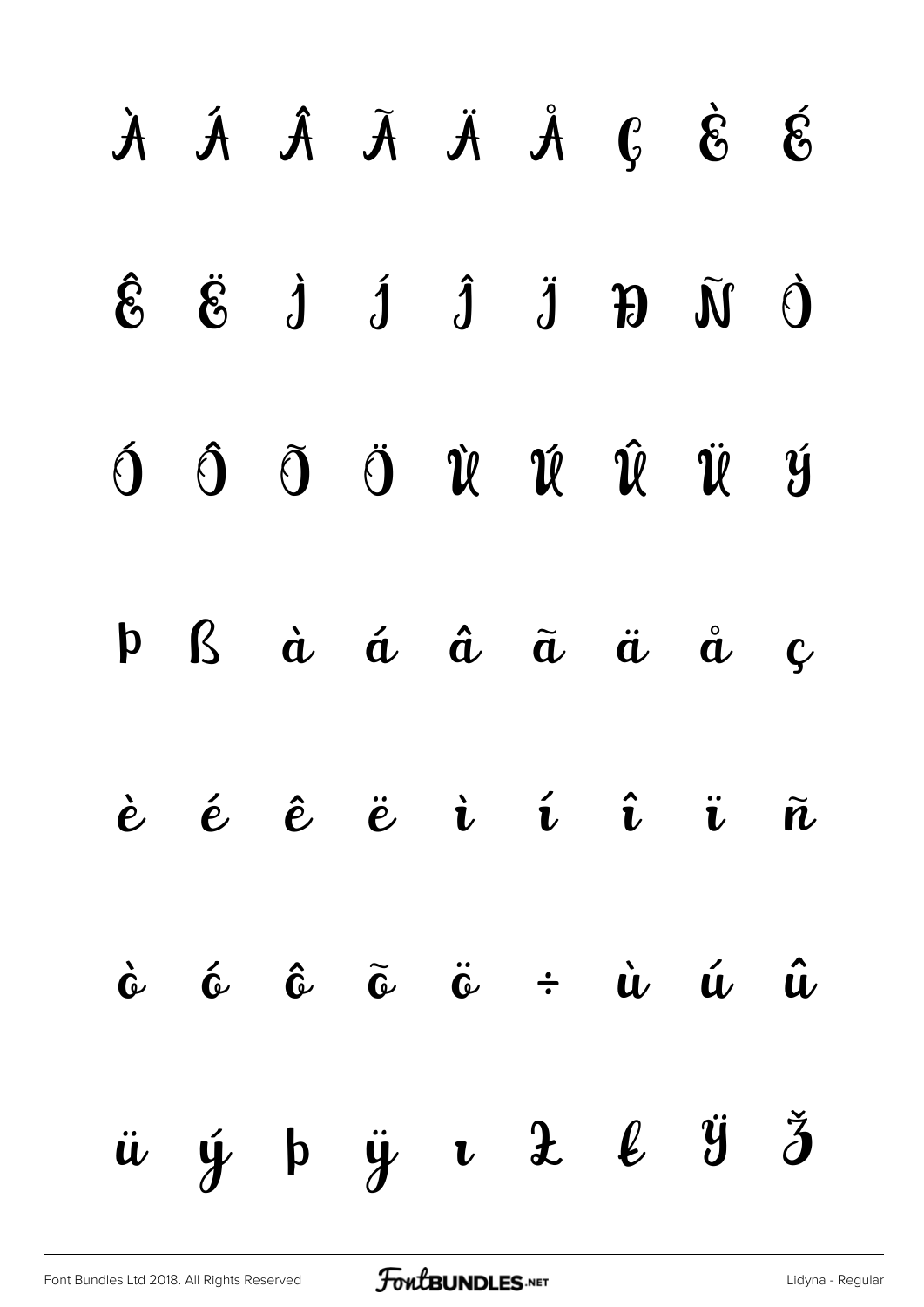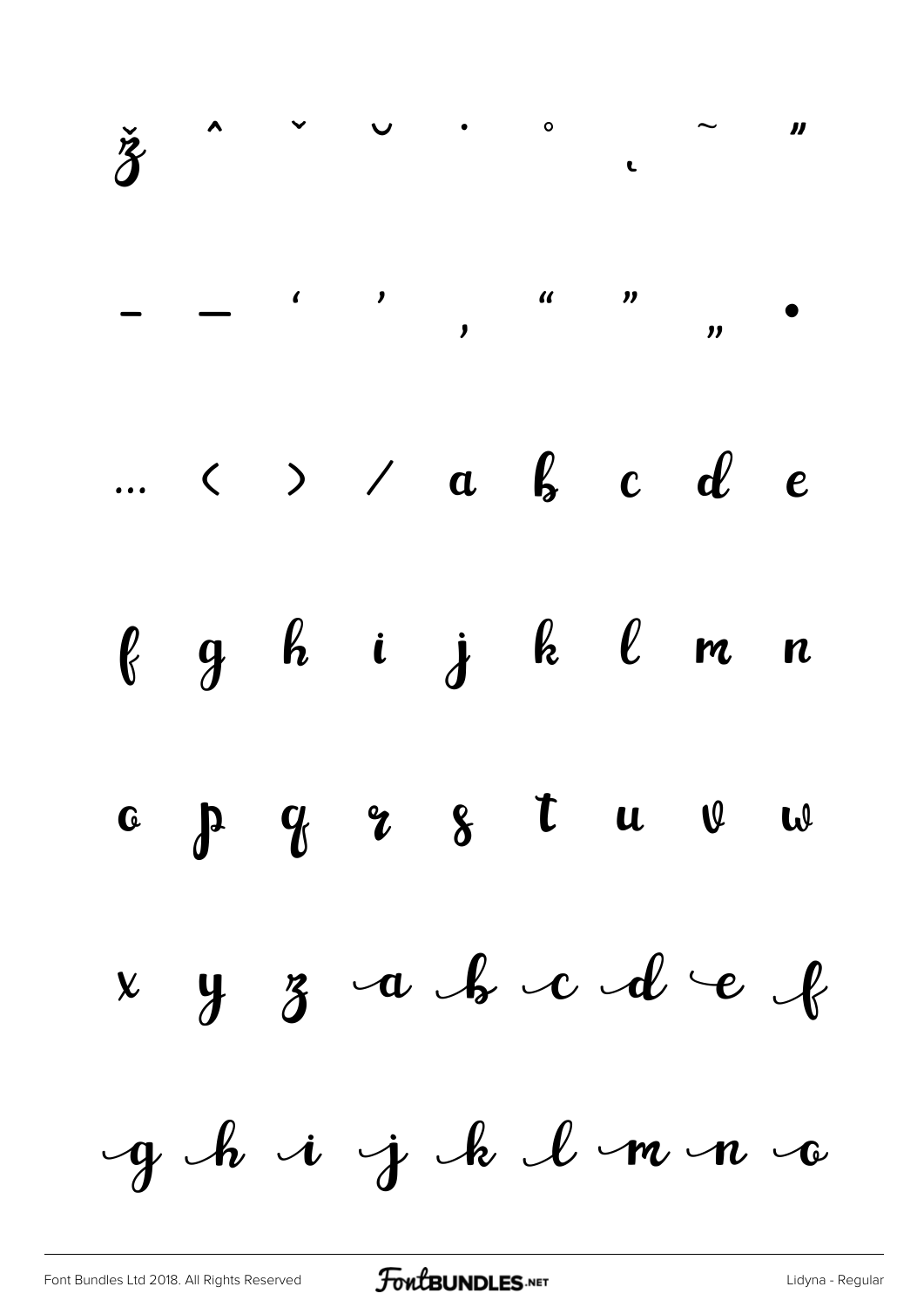$P - Y - 8 + u - u - w - x$  $y$  z a b  $c$  d  $e$   $y$  $b$  if  $b$  b  $b$  m  $c$  $y$  of  $y$  and  $y$  $g \sim \omega$  b  $\omega$   $\omega$   $e$   $\gamma$  b  $\begin{array}{ccccccccc} \nu & \gamma & k & \nu & \nu & \nu & \nu & \nu & \gamma & \gamma \end{array}$  $v$   $v$   $v$   $w$   $v$   $v$   $y$   $z$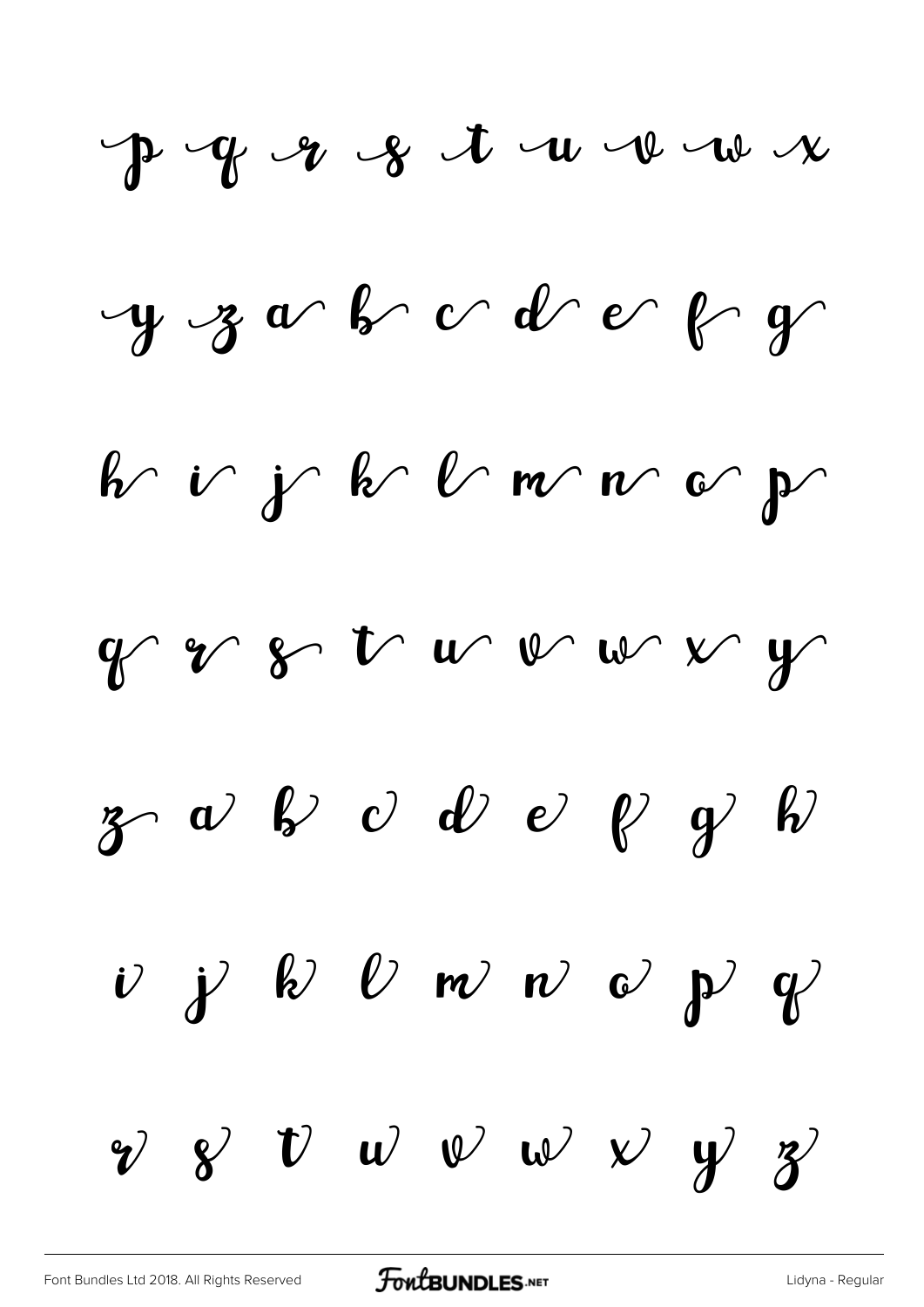a b c d e f g h i  $j$  de l m n c p  $y$  $8$   $\hbar$   $\alpha$   $\alpha$   $\alpha$   $\alpha$   $\gamma$   $3$   $\sim$  $p, p, c, d, e, f, g, h, i, j$  $R_1, R_2, R_3, m_1, m_2, m_3, m_4, m_5, m_6, m_7, m_8$  $+t$  as  $w_1w_2+w_2w_3w_4w_5$  $cd$  d'espr $g$  obitivate